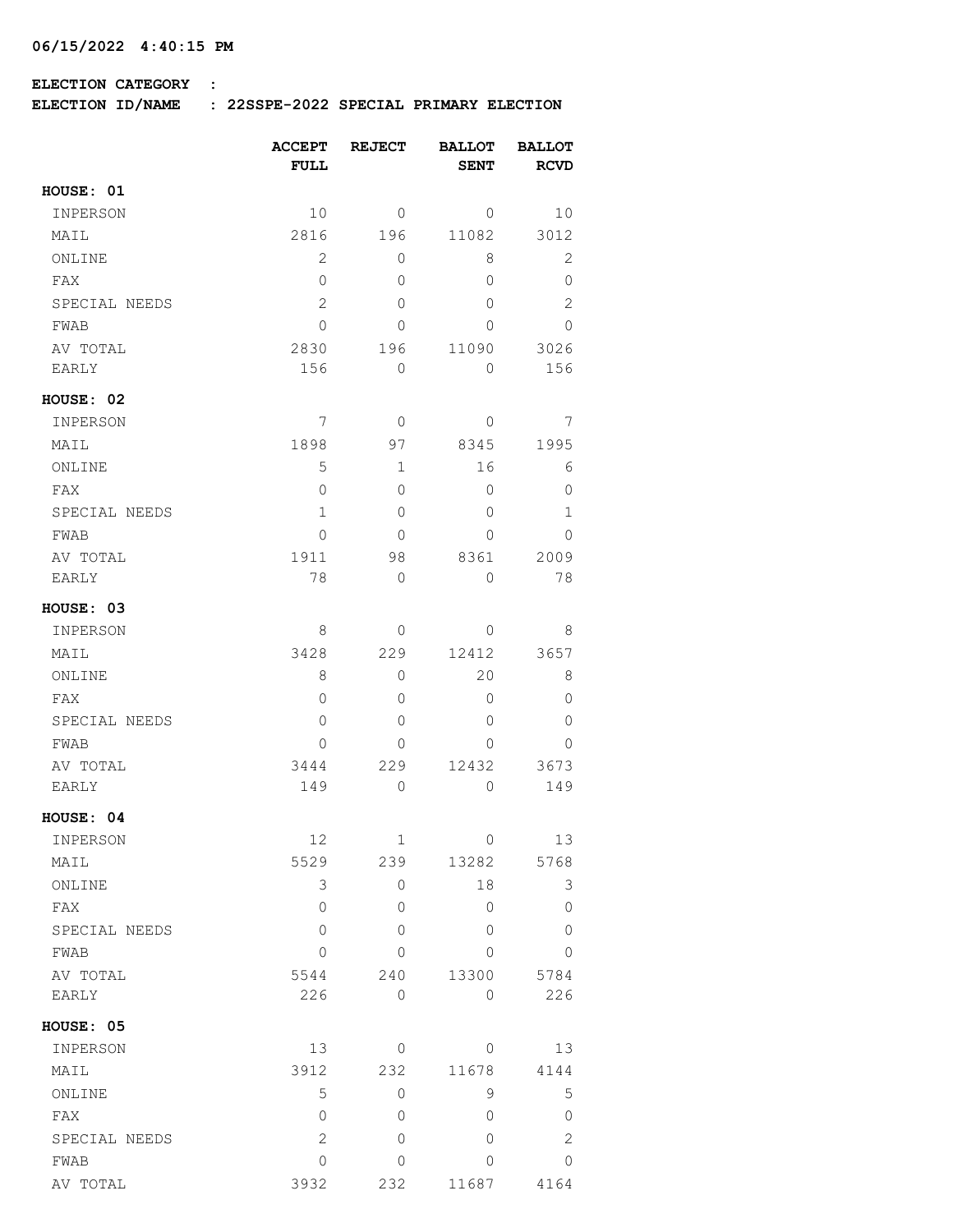| EARLY         | 170  | $\mathbf 0$ | $\overline{0}$ | 170            |
|---------------|------|-------------|----------------|----------------|
| HOUSE: 06     |      |             |                |                |
| INPERSON      | 21   | 0           | 0              | 21             |
| MAIL          | 4017 | 195         | 12496          | 4212           |
| ONLINE        | 3    | 0           | 9              | 3              |
| FAX           | 1    | 0           | 1              | 1              |
| SPECIAL NEEDS | 1    | 0           | 0              | 1              |
| FWAB          | 0    | 0           | 0              | 0              |
| AV TOTAL      | 4043 | 195         | 12506          | 4238           |
| EARLY         | 80   | 0           | 0              | 80             |
| HOUSE: 07     |      |             |                |                |
| INPERSON      | 15   | 1           | 0              | 16             |
| MAIL          | 3970 | 88          | 14186          | 4058           |
| ONLINE        | 5    | 0           | 14             | 5              |
| FAX           | 0    | 0           | 0              | 0              |
| SPECIAL NEEDS | 1    | 0           | 0              | 1              |
| FWAB          | 0    | 0           | 0              | 0              |
| AV TOTAL      | 3991 | 89          | 14200          | 4080           |
| <b>EARLY</b>  | 296  | $\mathbf 0$ | 0              | 296            |
| HOUSE: 08     |      |             |                |                |
| INPERSON      | 18   | 7           | 0              | 25             |
| MAIL          | 4441 | 103         | 15621          | 4544           |
| ONLINE        | 3    | 0           | 18             | 3              |
| FAX           | 0    | 0           | 0              | 0              |
| SPECIAL NEEDS | 0    | 0           | 0              | 0              |
| FWAB          | 0    | 0           | 0              | $\Omega$       |
| AV TOTAL      | 4462 | 110         | 15639          | 4572           |
| EARLY         | 281  | 0           | 0              | 281            |
| HOUSE: 09     |      |             |                |                |
| INPERSON      | 65   | 1           | 0              | 66             |
| MAIL          | 4753 | 204         | 15224          | 4957           |
| ONLINE        | 5    | 0           | 14             | 5              |
| FAX           | 1    | 0           | $\overline{2}$ | 1              |
| SPECIAL NEEDS | 1    | 0           | 0              | 1              |
| FWAB          | 0    | 0           | 0              | 0              |
| AV TOTAL      | 4825 | 205         | 15240          | 5030           |
| EARLY         | 206  | $\circ$     | 0              | 206            |
| HOUSE: 10     |      |             |                |                |
| INPERSON      | 117  | 4           | 0              | 121            |
| MAIL          | 5001 | 152         | 15718          | 5153           |
| ONLINE        | 8    | 0           | 19             | 8              |
| FAX           | 0    | 0           | 0              | $\overline{0}$ |
| SPECIAL NEEDS | 2    | 0           | 0              | 2              |
| FWAB          | 0    | 0           | 0              | $\overline{0}$ |
| AV TOTAL      | 5128 | 156         | 15737          | 5284           |
| EARLY         | 244  | 0           | 0              | 244            |
| HOUSE: 11     |      |             |                |                |
| INPERSON      | 19   | 0           | 0              | 19             |
| MAIL          | 4880 | 119         | 14327          | 4999           |
| ONLINE        | 2    | 0           | 12             | 2              |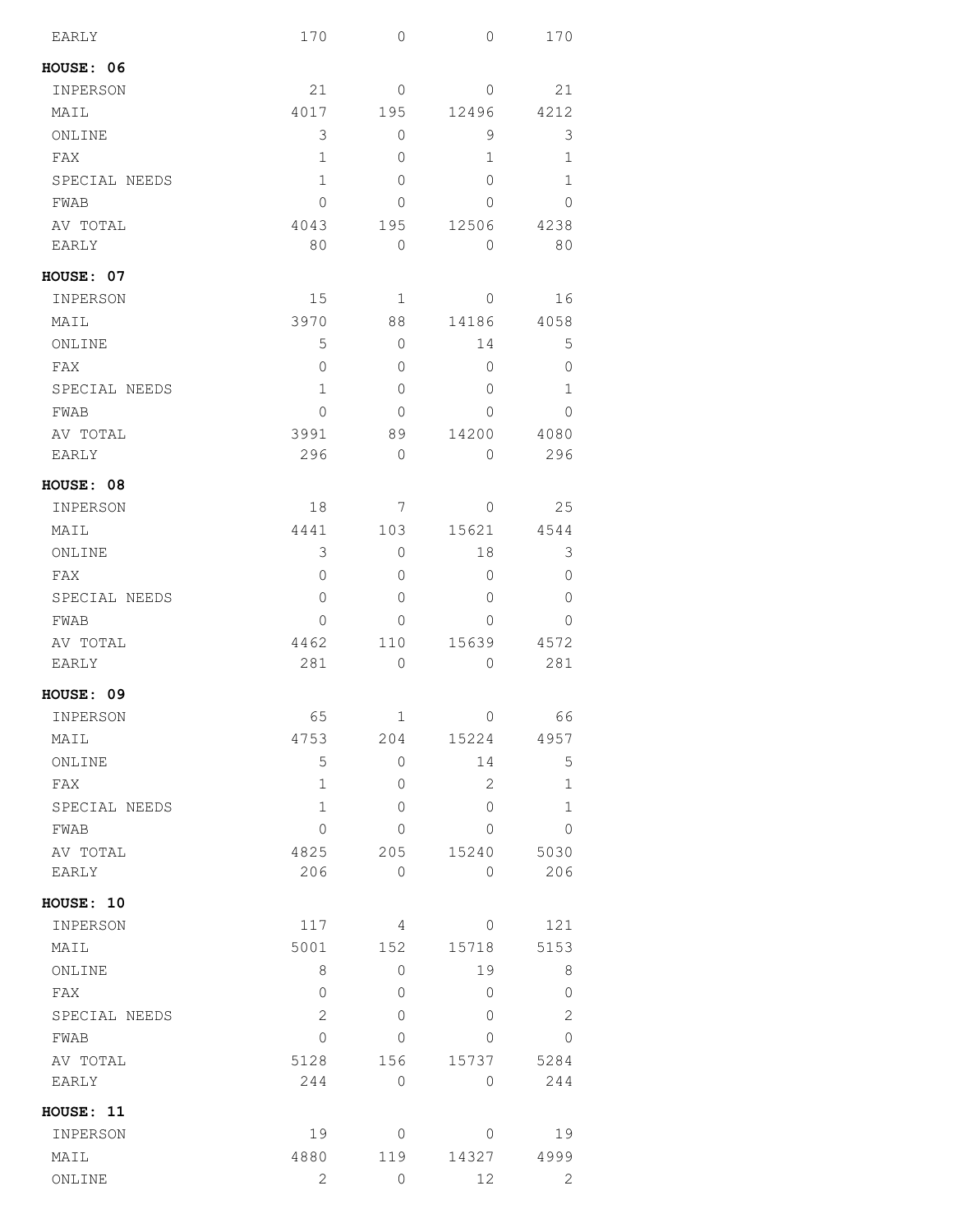| FAX           | 0              | 0           | 0              | 0            |
|---------------|----------------|-------------|----------------|--------------|
| SPECIAL NEEDS | $\overline{0}$ | 0           | 0              | 0            |
| FWAB          | $\Omega$       | 0           | $\Omega$       | $\Omega$     |
| AV TOTAL      | 4901           | 119         | 14339          | 5020         |
| <b>EARLY</b>  | 340            | 0           | $\circ$        | 340          |
| HOUSE: 12     |                |             |                |              |
| INPERSON      | 30             | 2           | $\mathbf{0}$   | 32           |
| MAIL          | 5418           | 171         | 14935          | 5589         |
| ONLINE        | 5              | $\Omega$    | 14             | $\mathsf S$  |
| FAX           | $\Omega$       | $\Omega$    | $\overline{0}$ | 0            |
| SPECIAL NEEDS | $\Omega$       | 0           | $\Omega$       | $\Omega$     |
| FWAB          | $\Omega$       | $\Omega$    | 0              | $\Omega$     |
| AV TOTAL      | 5453           | 173         | 14949          | 5626         |
| <b>EARLY</b>  | 217            | $\Omega$    | $\Omega$       | 217          |
| HOUSE: 13     |                |             |                |              |
| INPERSON      | 26             | $\mathbf 1$ | $\mathbf{0}$   | 27           |
| MAIL          | 2484           | 111         | 10046          | 2595         |
| ONLINE        | 2              | 0           | 15             | $\mathbf{2}$ |
| FAX           | $\Omega$       | $\Omega$    | $\Omega$       | 0            |
| SPECIAL NEEDS | $\mathbf{0}$   | $\Omega$    | 0              | 0            |
| FWAB          | 0              | 0           | $\overline{0}$ | 0            |
| AV TOTAL      | 2512           | 112         | 10061          | 2624         |
| EARLY         | 10             | 0           | $\circ$        | 10           |
| HOUSE: 14     |                |             |                |              |
| INPERSON      | 71             | 0           | $\circ$        | 71           |
| MAIL          | 4963           | 114         | 14084          | 5077         |
| ONLINE        | 6              | 0           | 16             | 6            |
| FAX           | 0              | 0           | 0              | $\mathbf 0$  |
| SPECIAL NEEDS | 0              | 0           | 0              | 0            |
| <b>FWAB</b>   | 0              | 0           | 0              | 0            |
| AV TOTAL      | 5040           | 114         | 14100          | 5154         |
| <b>EARLY</b>  | 25             | $\circ$     | 0              | 25           |
| HOUSE: 15     |                |             |                |              |
| INPERSON      | $\mathbf 1$    | $\circ$     | $\circ$        | 1            |
| MAIL          | 1519           | 80          | 9429           | 1599         |
| ONLINE        | $\mathbf 1$    | 0           | 9              | $\mathbf 1$  |
| FAX           | 0              | 0           | 0              | $\circ$      |
| SPECIAL NEEDS | 0              | 0           | 0              | 0            |
| FWAB          | 0              | 0           | $\circ$        | $\circ$      |
| AV TOTAL      | 1521           | 80          | 9438           | 1601         |
| EARLY         | 35             | 0           | $\circ$        | 35           |
| HOUSE: 16     |                |             |                |              |
| INPERSON      | 3              | 0           | $\circ$        | 3            |
| MAIL          | 2956           | 153         | 12218          | 3109         |
| ONLINE        | 4              | 0           | 12             | 4            |
| FAX           | 0              | 0           | 0              | 0            |
| SPECIAL NEEDS | 0              | $\Omega$    | $\circ$        | $\mathbf{0}$ |
| FWAB          | 0              | 0           | $\Omega$       | 0            |
| AV TOTAL      | 2963           | 153         | 12230          | 3116         |
| EARLY         | 61             | 0           | 0              | 61           |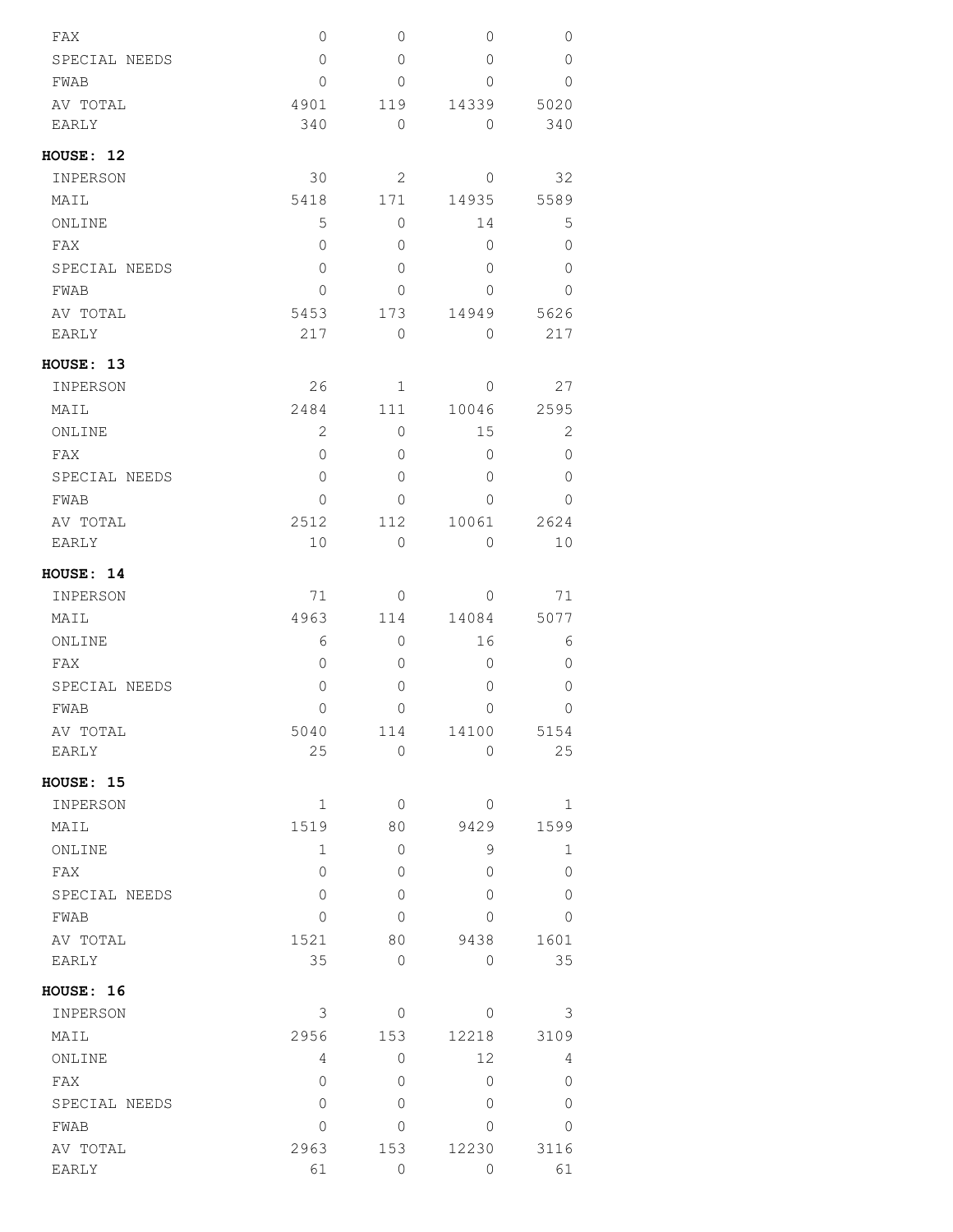| HOUSE: 17        |              |                     |              |              |
|------------------|--------------|---------------------|--------------|--------------|
| INPERSON         | 5            | 0                   | $\mathbf{0}$ | 5            |
| MAIL             | 2538         | 136                 | 10690        | 2674         |
| ONLINE           | 3            | 0                   | 10           | 3            |
| FAX              | 0            | 0                   | 0            | 0            |
| SPECIAL NEEDS    | $\Omega$     | 0                   | 0            | 0            |
| FWAB             | $\Omega$     | 0                   | 0            | 0            |
| AV TOTAL         | 2546         | 136                 | 10700        | 2682         |
| EARLY            | 56           | 0                   | 0            | 56           |
| HOUSE: 18        |              |                     |              |              |
| INPERSON         | 7            | 1                   | 0            | 8            |
| MAIL             | 3120         | 194                 | 11437        | 3314         |
| ONLINE           | 5            | $\overline{2}$      | 13           | 7            |
| FAX              | $\Omega$     | 0                   | 0            | 0            |
| SPECIAL NEEDS    | $\Omega$     | 0                   | 0            | 0            |
| FWAB             | $\Omega$     | 0                   | 0            | 0            |
| AV TOTAL         | 3132         | 197                 | 11450        | 3329         |
| EARLY            | 96           | 0                   | 0            | 96           |
|                  |              |                     |              |              |
| <b>HOUSE: 19</b> |              |                     |              |              |
| INPERSON         | 6            | 0                   | 0            | 6            |
| MAIL             | 1777         | 174                 | 9943         | 1951         |
| ONLINE           | 0            | 0                   | 2            | 0            |
| FAX              | $\Omega$     | 0                   | 0            | 0            |
| SPECIAL NEEDS    | $\Omega$     | 0                   | 0            | 0            |
| FWAB             | 0            | 0                   | 0            | $\Omega$     |
| AV TOTAL         | 1783         | 174                 | 9945         | 1957         |
| EARLY            | 35           | 0                   | 0            | 35           |
| HOUSE: 20        |              |                     |              |              |
| INPERSON         | 11           | 1                   | 0            | 12           |
| MAIL             | 3008         | 165                 | 10602        | 3173         |
| ONLINE           | 9            | $\mathsf{O}\xspace$ | 20           | 9            |
| FAX              | $\mathbf 0$  | 0                   | 0            | 0            |
| SPECIAL NEEDS    | 0            | 0                   | 0            | 0            |
| FWAB             | $\mathbf 0$  | 0                   | 0            | 0            |
| AV TOTAL         | 3028         | 166                 | 10622        | 3194         |
| EARLY            | 101          | 0                   | $\circ$      | 101          |
| HOUSE: 21        |              |                     |              |              |
| INPERSON         | 6            | 0                   | 0            | 6            |
| MAIL             | 4071         | 133                 | 12702        | 4204         |
| ONLINE           | 4            | 0                   | 17           | 4            |
| FAX              | 0            | 0                   | 0            | 0            |
| SPECIAL NEEDS    | $\mathbf{1}$ | 0                   | 0            | $\mathbf{1}$ |
| FWAB             | 0            | 0                   | 0            | 0            |
| AV TOTAL         | 4082         | 133                 | 12719        | 4215         |
| EARLY            | 77           | 0                   | 0            | 77           |
| HOUSE: 22        |              |                     |              |              |
| INPERSON         | 6            | 0                   | 0            | 6            |
| MAIL             | 3967         | 146                 | 13415        | 4113         |
|                  | 2            | 0                   | 8            | $\mathbf{2}$ |
| ONLINE           |              |                     |              |              |
| FAX              | 0            | 0                   | 0            | $\circ$      |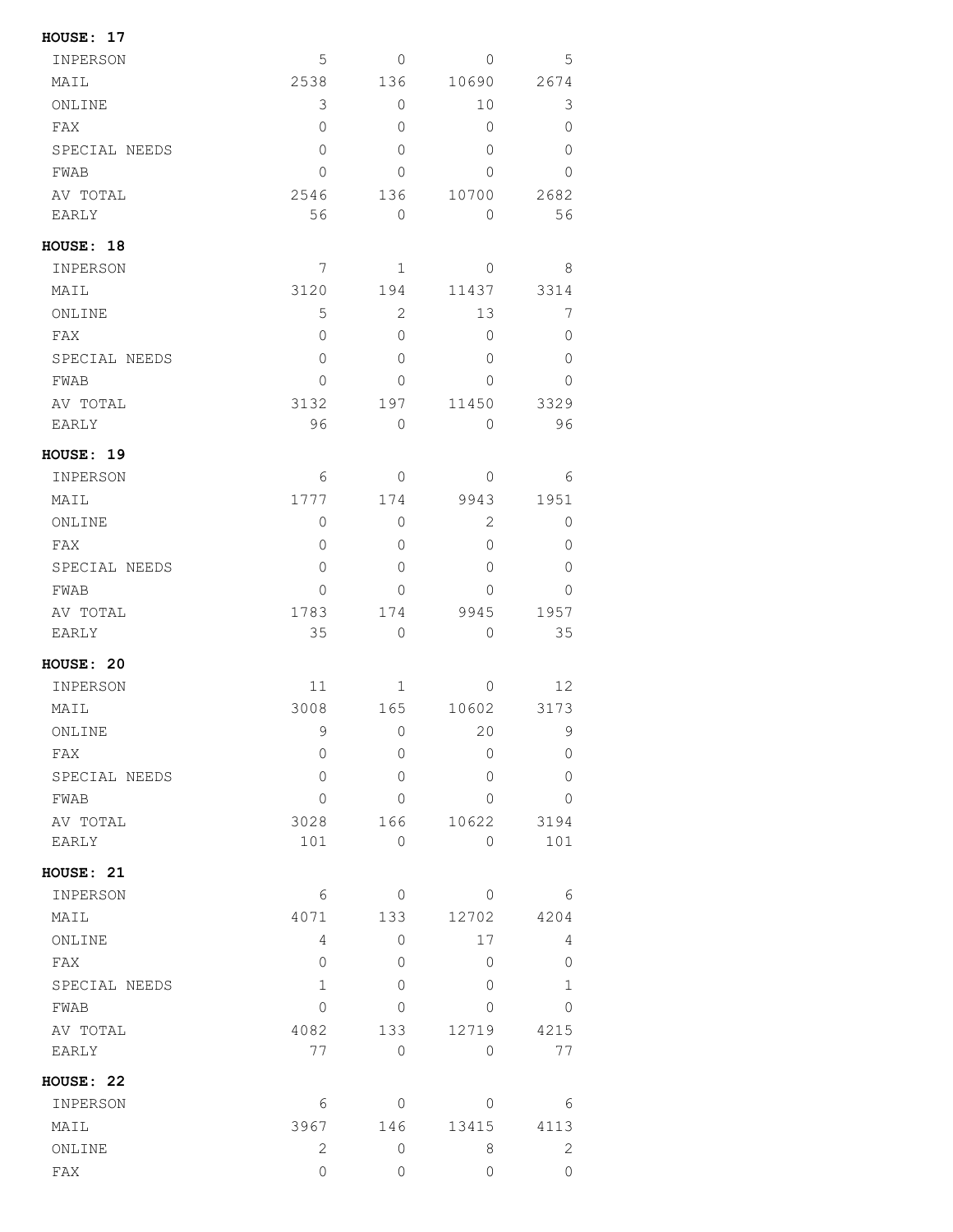| SPECIAL NEEDS    | $\mathbf 0$ | 0            | 0              | 0              |
|------------------|-------------|--------------|----------------|----------------|
| FWAB             | 0           | 0            | 0              | 0              |
| AV TOTAL         | 3975        | 146          | 13423          | 4121           |
| EARLY            | 58          | $\mathbf 0$  | 0              | 58             |
| <b>HOUSE: 23</b> |             |              |                |                |
| INPERSON         | 4           | $\mathbf 1$  | $\overline{0}$ | 5              |
| MAIL             | 2764        | 163          | 12112          | 2927           |
| ONLINE           | 1           | 0            | 4              | 1              |
| FAX              | 0           | 0            | 0              | 0              |
| SPECIAL NEEDS    | 0           | 0            | 0              | 0              |
| FWAB             | 0           | 0            | 0              | 0              |
| AV TOTAL         | 2769        | 164          | 12116          | 2933           |
| EARLY            | 48          | 0            | 0              | 48             |
| <b>HOUSE: 24</b> |             |              |                |                |
| INPERSON         | 3           | 0            | 0              | 3              |
| MAIL             | 4680        | 141          | 13418          | 4821           |
| ONLINE           | 3           | 0            | 7              | 3              |
| FAX              | 0           | 0            | 0              | 0              |
| SPECIAL NEEDS    | 0           | 0            | 0              | $\Omega$       |
| FWAB             | 0           | 0            | 0              | 0              |
| AV TOTAL         | 4686        | 141          | 13425          | 4827           |
| EARLY            | 79          | $\mathbf 0$  | 0              | 79             |
| HOUSE: 25        |             |              |                |                |
| INPERSON         | 6           | 1            | 0              | 7              |
| MAIL             | 3674        | 183          | 13277          | 3857           |
| ONLINE           | 2           | 0            | 6              | 2              |
| FAX              | 0           | 0            | 0              | 0              |
| SPECIAL NEEDS    | 0           | 0            | 0              | 0              |
| FWAB             | 0           | 0            | 0              | 0              |
| AV TOTAL         | 3682        | 184          | 13283          | 3866           |
| EARLY            | 66          | 0            | 0              | 66             |
| HOUSE: 26        |             |              |                |                |
| INPERSON         | 4           | $\mathbf{1}$ | 0              | 5              |
| MAIL             | 4411        | 164          | 13793          | 4575           |
| ONLINE           | 4           | 0            | 11             | 4              |
| FAX              | 0           | 0            | 0              | 0              |
| SPECIAL NEEDS    | 0           | 0            | $\Omega$       | $\Omega$       |
| FWAB             | 0           | 0            | 0              | 0              |
| AV TOTAL         | 4419        | 165          | 13804          | 4584           |
| EARLY            | 101         | 0            | 0              | 101            |
| HOUSE: 27        |             |              |                |                |
| INPERSON         | 5           | 0            | 0              | 5              |
| MAIL             | 3921        | 160          | 13322          | 4081           |
| ONLINE           | 0           | 0            | 12             | 0              |
| FAX              | 0           | 0            | 0              | $\overline{0}$ |
| SPECIAL NEEDS    | 0           | 0            | 0              | $\overline{0}$ |
| FWAB             | 0           | 0            | 0              | 0              |
| AV TOTAL         | 3926        | 160          | 13334          | 4086           |
| EARLY            | 54          | 0            | 0              | 54             |

**HOUSE: 28**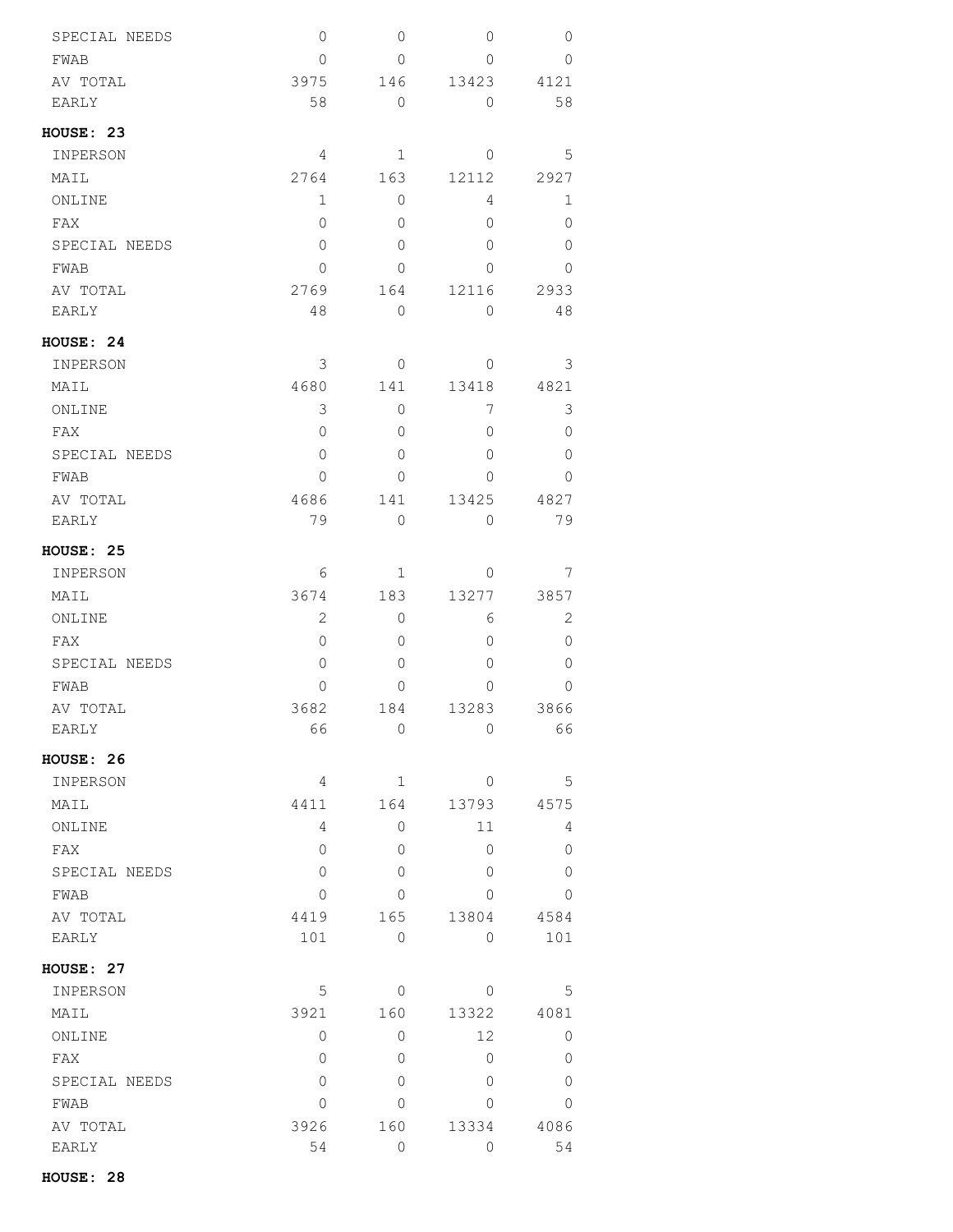| INPERSON      | 5              | 0            | 0            | 5            |
|---------------|----------------|--------------|--------------|--------------|
| MAIL          | 6522           | 151          | 15035        | 6673         |
| ONLINE        | $\overline{7}$ | 0            | 21           | 7            |
| FAX           | 0              | 0            | 0            | 0            |
| SPECIAL NEEDS | $\circ$        | $\Omega$     | 0            | 0            |
| FWAB          | $\circ$        | 0            | 0            | 0            |
| AV TOTAL      | 6534           | 151          | 15056        | 6685         |
| EARLY         | 97             | $\circ$      | $\circ$      | 97           |
| HOUSE: 29     |                |              |              |              |
| INPERSON      | 65             | 3            | 0            | 68           |
| MAIL          | 4971           | 83           | 14361        | 5054         |
| ONLINE        | 4              | $\Omega$     | 13           | 4            |
| FAX           | $\circ$        | 0            | $\mathbf{0}$ | 0            |
| SPECIAL NEEDS | 2              | 0            | 0            | $\mathbf{2}$ |
| FWAB          | 0              | 0            | $\Omega$     | $\mathbf{0}$ |
| AV TOTAL      | 5042           | 86           | 14374        | 5128         |
| EARLY         | 94             | 0            | 0            | 94           |
| HOUSE: 30     |                |              |              |              |
| INPERSON      | 52             | $\circ$      | 0            | 52           |
| MAIL          | 4207           | 99           | 14373        | 4306         |
| ONLINE        | 2              | 0            | 9            | 2            |
| FAX           | $\circ$        | 0            | $\circ$      | $\circ$      |
| SPECIAL NEEDS | 0              | 0            | $\Omega$     | 0            |
| FWAB          | $\circ$        | 0            | $\Omega$     | 0            |
| AV TOTAL      | 4261           | 99           | 14382        | 4360         |
| EARLY         | 121            | 0            | 0            | 121          |
| HOUSE: 31     |                |              |              |              |
| INPERSON      | 10             | $\mathbf{1}$ | 0            | 11           |
| MAIL          | 6075           | 112          | 16235        | 6187         |
| ONLINE        | 3              | 0            | 11           | 3            |
| FAX           | 0              | 0            | 0            | 0            |
| SPECIAL NEEDS | 1              | 0            | 0            | $\mathbf 1$  |
| FWAB          | 0              | 0            | $\Omega$     | $\circ$      |
| AV TOTAL      | 6089           | 113          | 16246        | 6202         |
| EARLY         | 215            | 0            | $\circ$      | 215          |
|               |                |              |              |              |
| HOUSE: 32     |                |              |              |              |
| INPERSON      | 141            | 2            | 0            | 143          |
| MAIL          | 2959           | 65           | 11554        | 3024         |
| ONLINE        | 5              | 0            | 10           | $\mathsf S$  |
| FAX           | $\mathbf{0}$   | 0            | 0            | $\mathbf 0$  |
| SPECIAL NEEDS | $\mathbf{1}$   | $\Omega$     | $\Omega$     | $\mathbf 1$  |
| FWAB          | $\Omega$       | 0            | $\Omega$     | 0            |
| AV TOTAL      | 3106           | 67           | 11564        | 3173         |
| EARLY         | 4              | 0            | $\circ$      | 4            |
| HOUSE: 33     |                |              |              |              |
| INPERSON      | 95             | 3            | 0            | 98           |
| MAIL          | 5152           | 78           | 13887        | 5230         |
| ONLINE        | 5              | 0            | 23           | 5            |
| FAX           | 0              | 0            | $\mathbf 1$  | 0            |
| SPECIAL NEEDS | 0              | 0            | 0            | 0            |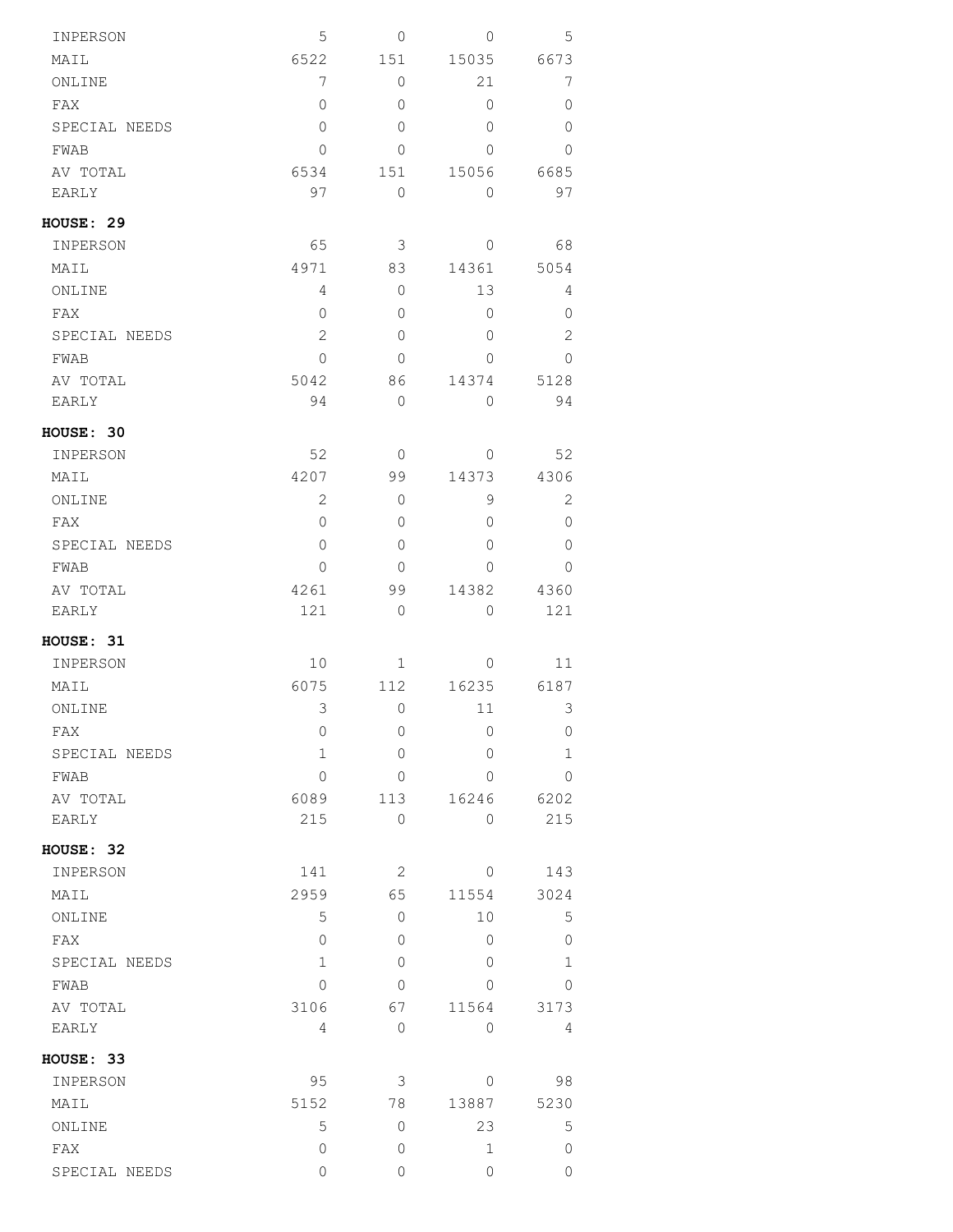| FWAB          | 0              | $\mathbf 0$  | 0              | 0            |
|---------------|----------------|--------------|----------------|--------------|
| AV TOTAL      | 5252           | 81           | 13911          | 5333         |
| <b>EARLY</b>  | 201            | 0            | 0              | 201          |
| HOUSE: 34     |                |              |                |              |
| INPERSON      | 11             | $\mathbf{0}$ | $\overline{0}$ | 11           |
| MAIL          | 4892           | 95           | 14234          | 4987         |
| ONLINE        | 1              | 0            | 6              | 1            |
| FAX           | 0              | 0            | 0              | 0            |
| SPECIAL NEEDS | 0              | 0            | 0              | 0            |
| FWAB          | 0              | 0            | 0              | 0            |
| AV TOTAL      | 4904           | 95           | 14240          | 4999         |
| EARLY         | 268            | $\mathbf 0$  | 0              | 268          |
| HOUSE: 35     |                |              |                |              |
| INPERSON      | 151            | 2            | 0              | 153          |
| MAIL          | 4365           | 148          | 13484          | 4513         |
| ONLINE        | $\overline{2}$ | $\mathbf 1$  | 9              | 3            |
| FAX           | 0              | 0            | 0              | 0            |
| SPECIAL NEEDS | $\mathbf 1$    | 0            | 0              | 1            |
| FWAB          | $\Omega$       | 0            | 0              | $\Omega$     |
| AV TOTAL      | 4519           | 151          | 13493          | 4670         |
| EARLY         | 5              | 0            | 0              | 5            |
| HOUSE: 36     |                |              |                |              |
| INPERSON      | 159            | 7            | 0              | 166          |
| MAIL          | 3430           | 102          | 13252          | 3532         |
| ONLINE        | 1              | 0            | 4              | 1            |
| FAX           | 0              | 0            | 0              | 0            |
| SPECIAL NEEDS | 0              | 0            | $\Omega$       | 0            |
| <b>FWAB</b>   | 0              | 0            | 0              | $\Omega$     |
| AV TOTAL      | 3590           | 109          | 13256          | 3699         |
| <b>EARLY</b>  | $\mathbf 1$    | 0            | $\mathbf 0$    | 1            |
| HOUSE: 37     |                |              |                |              |
| INPERSON      | 0              | 4            | 0              | 4            |
| MAIL          | 1625           | 193          | 8959           | 1818         |
| ONLINE        | 1              | 0            | 1              | 1            |
| FAX           | $\Omega$       | 0            | 0              | 0            |
| SPECIAL NEEDS | 0              | 0            | 0              | 0            |
| FWAB          | 0              | 0            | 0              | $\mathbf{0}$ |
| AV TOTAL      | 1626           | 197          | 8960           | 1823         |
| EARLY         | 5              | 0            | 0              | 5            |
| HOUSE: 38     |                |              |                |              |
| INPERSON      | 0              | 0            | 0              | $\Omega$     |
| MAIL          | 1764           | 359          | 11055          | 2123         |
| ONLINE        | 0              | 0            | 2              | 0            |
| FAX           | 0              | 0            | 0              | 0            |
| SPECIAL NEEDS | 0              | 0            | $\Omega$       | 0            |
| FWAB          | 0              | 0            | 0              | 0            |
| AV TOTAL      | 1764           | 359          | 11057          | 2123         |
| EARLY         | 4              | 0            | 0              | 4            |
| HOUSE: 39     |                |              |                |              |
| INPERSON      | 1              | 1            | 0              | 2            |